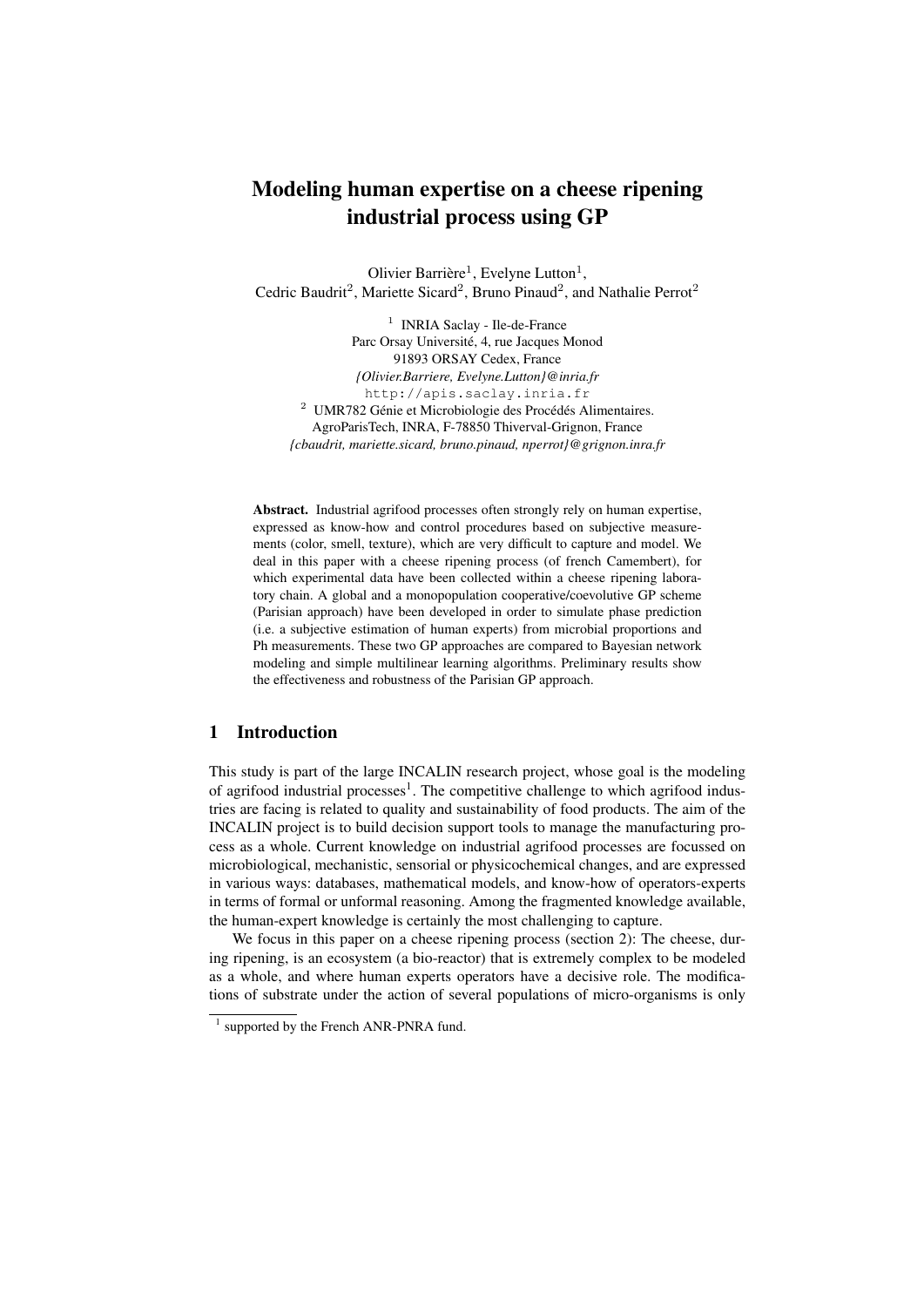partially known, and various macroscopic models have been experimented to embed expert knowledge, like expert systems [12, 13, 11], neural networks [14, 17], mechanistic models [1, 20], or dynamic Bayesian networks [4].

The major problem common to these techniques is related to the sparseness of available data: collecting experimental data is a long and difficult process, and resulting data sets are often uncertain or even erroneous. The precision of the resulting model is often limited by the small number of valid experimental data, and parameteter estimation procedures have to deal with incomplete, sparse and uncertain data. In this context we consider stochastic optimisation techniques, like evolutionary techniques, which have been proven successful on several complex agrifood problems [3, 8, 21].

The idea developed in this study is based on the following question: is it possible to capture (learn) in a satisfying way an expert knowledge with help of a model evolved by genetic programming, for a complex cheese ripening process ?

The first step in this direction aims at comparing a part of a reference dynamic Bayesian model whose structure is based on expert knowledge (section 2) with evolved GP estimators, using a global strategy (section 3) and a cooperative/coevolutive strategy (Parisian GP, section 4). Experimental results (section 5) prove the efficacy of GP approaches to estimate the phase parameter of the process (currently made "at hand" in industrial chains). Section 6 then sketches the next steps of the study in order to build an efficient model of the whole cheese ripening process.

## 2 The camembert-cheese ripening process

For soft-mould cheese the most important biochemical phenomena occur during ripening. Relationships between microbiological and physicochemical changes depend on environmental conditions (*e.g.* temperature, relative humidity ...) [15] and influence the quality of ripened cheeses [9, 16]. A ripening expert is able to estimate the current state of some of the complex reactions at a macroscopic level through its perceptions. Control decisions are then generally based on these subjective but robust expert measurements.

Experimental procedures in laboratories ("model cheeses") use pasteurized milk inoculated with *Kluyveromyces marxianus* (*Km*), *Geotrichum candidum* (*Gc*), *Penicillium camemberti* (*Pc*) and *Brevibacterium auriantiacum* (*Ba*) under aseptic conditions (detailed in [16]).

Experts use their senses to follow cheese ripening and they probably aggregate in a complex way these information to regulate the evolution of the process. An important information for parameter regulation is the subjective estimation of the current state of the ripening process, discretised in four phases:

- Phase 1 is characterized by the surface humidity evolution of cheese (drying process). At the beginning, the surface of cheese is very wet and evolves until it presents a rather dry aspect. The cheese is white with an odor of fresh cheese.
- Phase 2 begins with the apparition of a *P. camemberti*-coat (*i.e* the white-coat at the surface of cheese), it is characterized by a first change of color and a "mushroom" odor development.
- Phase 3 is characterized by the thickening of the creamy under-rind. *P. camemberti* cover all the surface of cheeses and the color is light brown.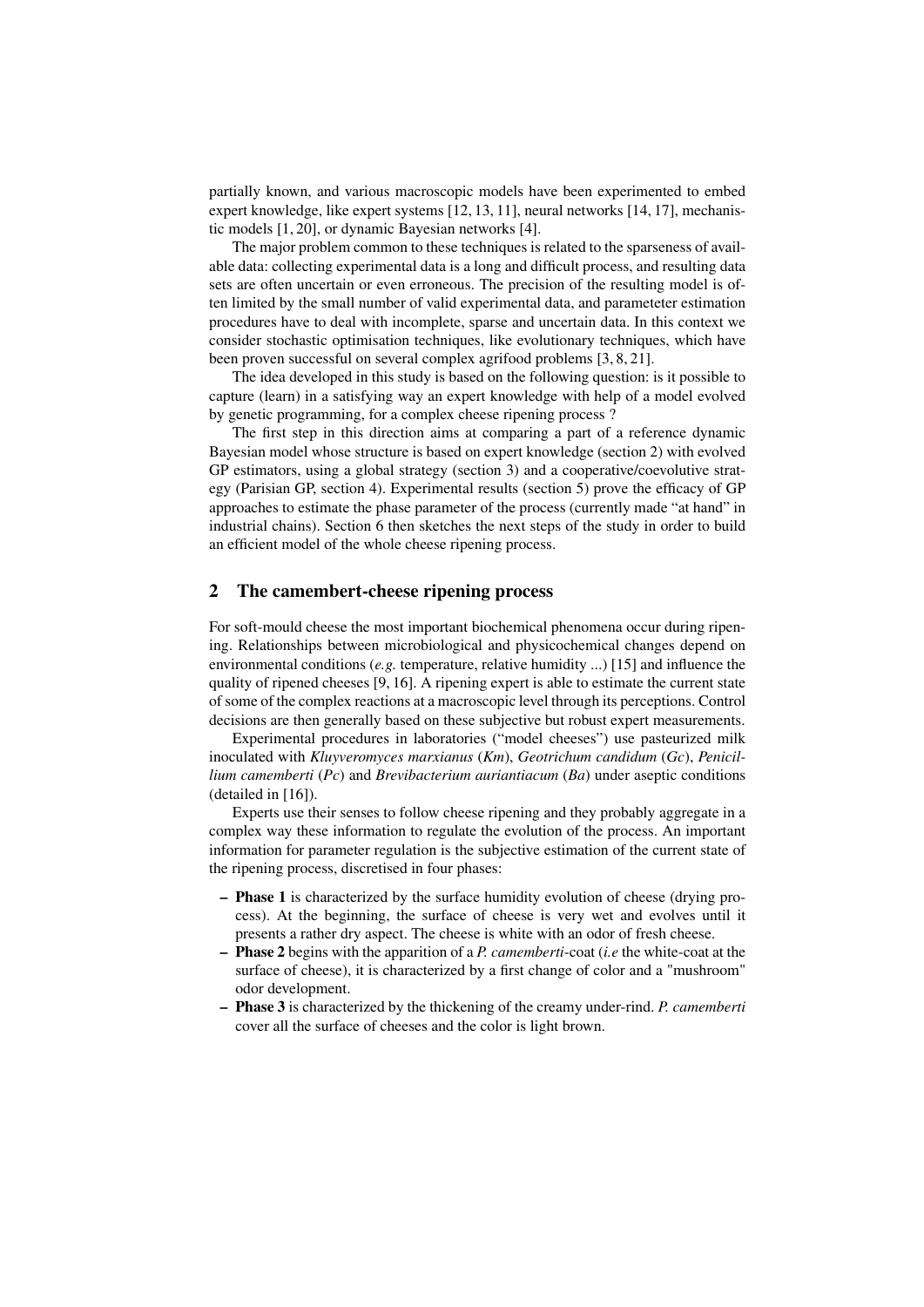– Phase 4 is defined by strong ammoniac odor perception and the dark brown aspect of the rind of cheese.

These four steps are representative of the main evolution of the cheese during ripening. The expert's knowledge is obviously not limited to these four stages. But these stages help to evaluate the whole dynamics of ripening and to detect drift from the standard evolution.

### 3 Phase estimation using GP

The interest of evolutionary optimisation methods for the resolution of complex problems related to agrifood has been proved by various recent publications. For example [3] uses genetic algorithms to identify the smallest discriminant set of variables to be used in certification process for an italian cheese (validation of origin labels). [8] used GP to select the most significant wavenumbers produced by a Fourier transform infrared spectroscopy measurement device, in order to build a rapid detector of bacterial spoilage on beef. And a recent overview on optimisation tools in food industries [21] mentions works based on evolutionary approaches.

In a previous work on cheese ripening modeling [4, 19], a dynamic bayesian network has been built, using human expert knowledge, to represent the macroscopic dynamic of each variable. The phase the network is in at time *t* plays a determinant role for the prediction of the variables at time  $t + 1$ . Moreover, four relevant variables have been identified, the derivative of *pH*, *la*, *Km* and *Ba* at time *t*, allowing to predict phase at time  $t + 1$ .

In this paper, we will focus on the phase estimation process: a genetic programming approach is used to search for a convenient formula that links the four derivatives of micro-organisms proportions to the phase at each time step *t* (static model), without *a priori* knowledge of the phase at  $t$  − 1. This problem is a symbolic regression one, however, it has to be noted that the small number of samples and their irregular distribution make it difficult. Results will be compared with the performances of a static Bayesian network, extracted from the DBN of [4], and with a very simple learning algorithms (multilinear prediction, see section 5).

#### 3.1 Search space

The derivatives of four variables will be considered, i.e. the derivative of *pH* (acidity), *la* (lactose proportion), *Km* and *Ba* (lactic acid bacteria proportions, see section 2), for the estimation of the phase (static problem). The GP will search for a phase estimator  $Phase(t)$ , i.e. a function defined as follows:

$$
\widehat{Phase}(t) = f(\frac{\partial pH}{\partial t}, \frac{\partial la}{\partial t}, \frac{\partial Km}{\partial t}, \frac{\partial Ba}{\partial t})
$$

The function set is made of arithmetic operators: *{*+*, −, ∗, /,*ˆ*, log}*, with protected */* and *log*, and logical operators *{if, >, <,* =*, and, or, xor, not}* in order to allow complex estimation formula.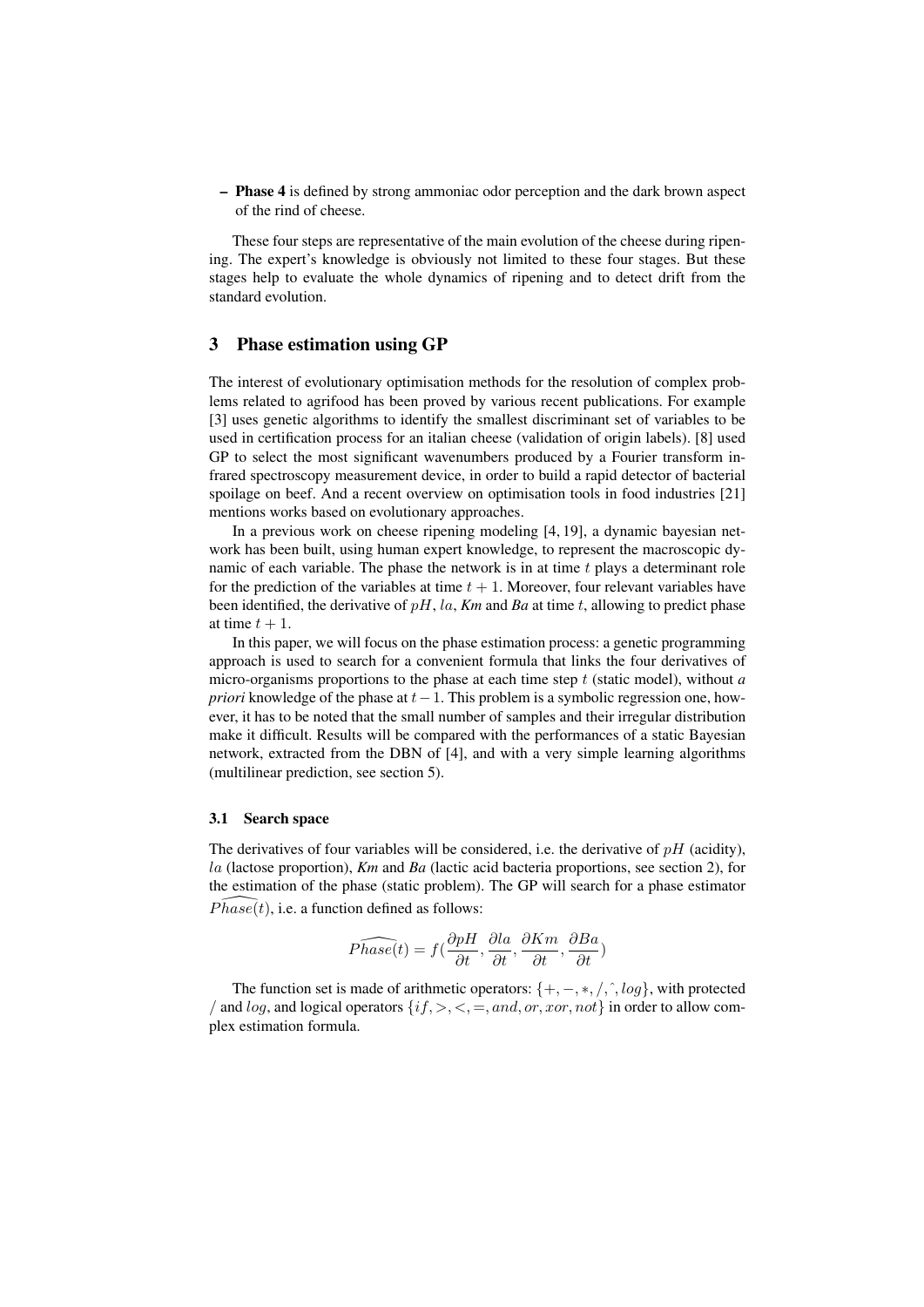The terminal set is made of the four partial derivatives plus real constants. The constant's values are not limited, but randomly initialised using one of the following laws *U* [0, 1],  $−U$  [0, 1],  $N$  (0, 1) (*U* is the uniform law, and  $N$  the normal law).

### 3.2 Fitness function

Available data are shared in two sets: learning set and validation set, that are randomly chosen within the available data set for each run. The 16 available experiences are thus randomly shared between learning and validation sets. The size of the learning set vary from 10 to 15 experiments, while the size of the corresponding validation set vary from 6 to 1 experiment (see section 5).

The fitness function, *to be minimised*, is made of a factor that measures the quality of the fitting on the learning set, plus a "parsimony" penalisation factor in order to minimize the size (the number of nodes, actually) of the evolved structures (to avoid bloat). It is divided by the number of variables involved in the evaluated tree in order to favour structures that embed all four variables of the problem (this is a requirement of biologists ; experiments also show that recognition results are better with this constraint):

$$
fitness = \frac{\sum_{learning\_set} \left| f(\frac{\partial pH}{\partial t}, \frac{\partial la}{\partial t}, \frac{\partial Km}{\partial t}, \frac{\partial Ba}{\partial t}) - Phase(t) \right| + W \# Nodes}{\#Variables + 1}
$$

The parameter *W* has been experimentally tuned, the optimal value  $(W = 1)$ favours evolution of structures with 30 to 40 nodes.

#### 3.3 Genetic operators

A classical tree crossover (exchange of subtrees from a randomly chosen node) has been used with probability  $p_c$  (defined per tree), as a means of evolving the structure of the tree. Two types of mutations have been used:

- a subtree mutation (mutation of the structure), that randomly rebuilt a new subtree from a randomly chosen node, applied with probability  $p_{sm}$  (defined per tree),
- $-$  **a point mutation** (mutation of nodes content), applied with probability  $p_{cm}$  (also defined per tree) that does not modify the structure, but randomly changes the content of each node of the tree within the set of compatible functions or terminals (arity constraints). The probabilities (defined per node) are detailed in table 1. Real values are considered separately and undergo a real mutation with probability *prm* as a multiplicative perturbation according to a  $\chi^2$  law of parameter N:

$$
x' = x \frac{\sum_{i=1}^{N} \mathcal{N}(0, 1)^2}{N}
$$

*prm* and *N* vary linearly according to generations, from 0*.*1 to 0*.*5 for *prm*, and from 1 to 1000 for *N*, in order to start with rather unfrequent large radius mutations and finish with more frequent mutations with smaller radius.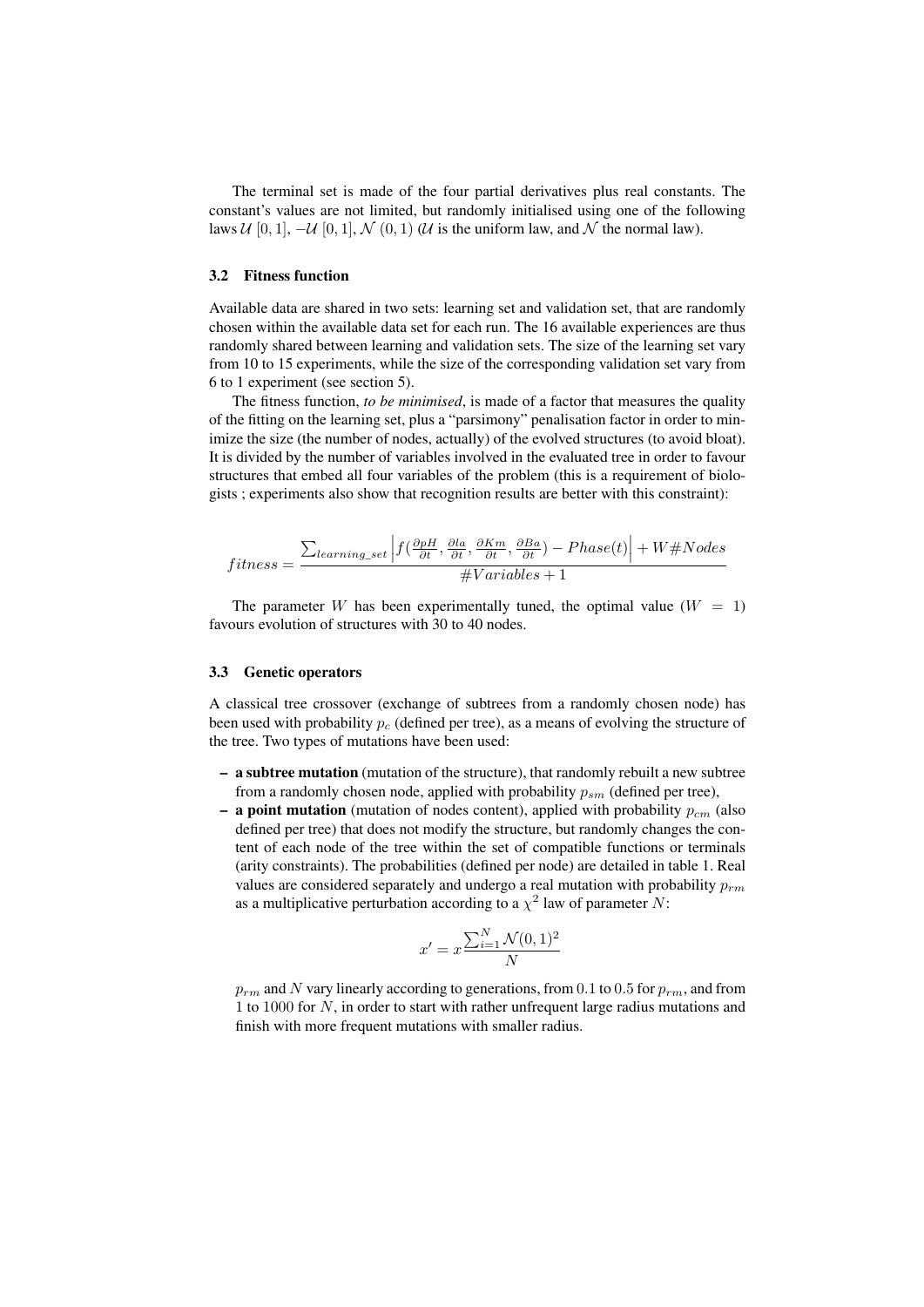Table 1. Probabilities of point mutation operators

| From | to                | probability                            |
|------|-------------------|----------------------------------------|
|      | operator operator | 0.1                                    |
|      | variable variable | 0.1                                    |
|      | variable constant | 0.05                                   |
|      | constant variable | 0.05                                   |
|      |                   | constant constant $p_{rm}: 0.1$ to 0.5 |
|      |                   | $N: 1$ to 1000                         |

Crossover, subtree and point mutation probabilities vary along evolution according to the adapting scheme[6] available in the GPLAB toolbox[10]. *pc, psm* and *pcm* are initially fixed to  $\frac{1}{3}$ , and are updated according statistics of success of the various operators computed on a tuneable window of past generations.

## 4 Phase estimation using a Parisian GP

Cooperative co-evolution techniques rely on the imitation of cooperative capabilities of natural populations, and their ability to build solutions via a cooperation process. These techniques are starting to be used with success on learning problems, see [2] for a recent reference on the topic. The large majority of these approaches deals with a coevolution process that happens between a fixed number of separated populations. We experiment here a different implementation of cooperative coevolution principles, known as the Parisian approach [5, 18], that uses cooperation mechanisms within a *single* population. It is based on a two-level representation of an optimization problem, in the sense that an individual of a Parisian population represents only a part of the problem solution. An aggregation of multiple individuals must be built in order to obtain a solution at hand. In this way, the co-evolution of the whole population (or a major part of it) is favoured instead of the emergence of a single best individual, as in classical evolutionary schemes. The motivation is to make a more efficient use of the genetic search process, and reduce the computational expense. Successful applications of such a scheme usually rely on a lower cost evaluation of the partial solutions (i.e. the individuals of the population), while computing the full evaluation only once at each generation.

Phase estimation can actually be split into 4 combined (and simpler) phase detection trees. The structures searched are then binary output functions (or binarised functions) that are able to characterize one of the four phases. A global solution being made of at least one individual of each phase.

#### 4.1 Search space and local fitness measurements

We now search for formulas of type:  $I(\frac{\partial pH}{\partial t}, \frac{\partial la}{\partial t}, \frac{\partial Km}{\partial t}, \frac{\partial Ba}{\partial t})$  with real outputs mapped to binary outputs, via a sign filtering:  $(I() > 0) \rightarrow 1$  and  $(I() \le 0) \rightarrow 0$ . The functions (except logical ones) and terminal sets, as well as the genetic operators, are the same as in the global approach above.

Using the available samples of the learning set, four values can be computed, in order to measure the capability of an individual *I* to characterize each phase:

$$
k \in \{1,2,3,4\} \quad F_k(I) = 3 \sum_{i,phase=k} \frac{I(sample(i))}{\# Samples_{phase=k}} - \sum_{i,phase \neq k} \frac{I(sample(i))}{\# Samples_{phase \neq k}}
$$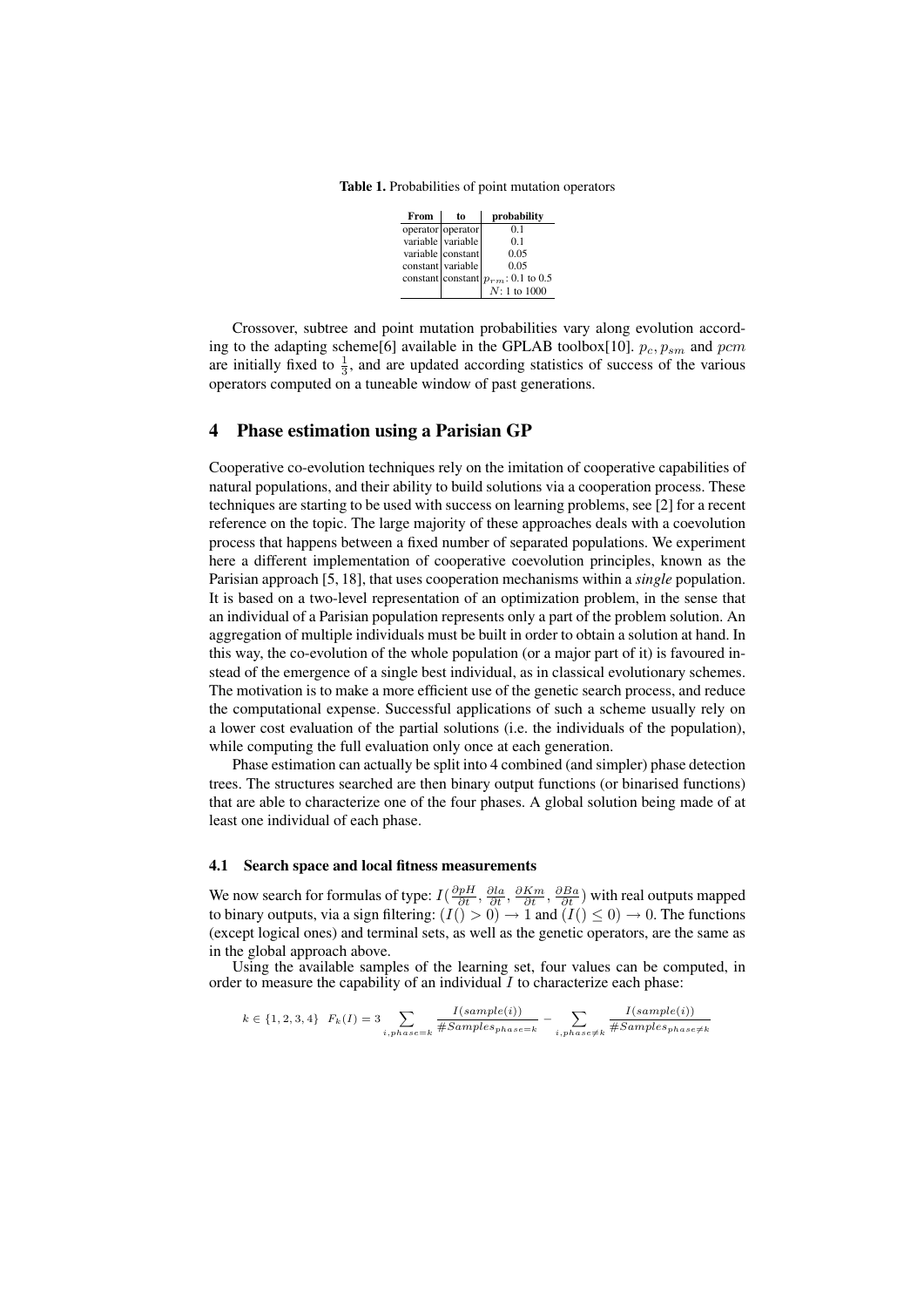i.e. if I is good for representing phase k, then  $F_k(I) > 0$  and  $F_{\neq k} < 0$ The local fitness value, *to be maximised*, is a combination of three factors:

 $LocalFit = max{F_1, F_2, F_3, F_4} \times \frac{\#Ind}{\#IndPhaseMax} \times \frac{NbMaxNodes}{NbNodes}$ *N bNodes*  $\bigg|\begin{array}{c} \begin{array}{c} \begin{array}{c} \end{array}\\ \text{if $NbNodes>NbMaxNodes} \end{array} \end{array}$ 

The first factor is aimed at characterising if individual *I* is able to distinguish one of the four phases, the second factor tends to balance the individuals between the four phases  $(\#IndPhaseMax$  is the number of individuals representing the phase corresponding to the  $\argmax$  of the first factor and  $\#Ind$  is the total number of different individuals in the population) and the third factor is a parsimony factor in order to avoid large structures. *N bM axNodes* has been experimentally tuned, and is currently fixed to 15.

### 4.2 Sharing distance

The set of measurements  $\{F_1, F_2, F_3, F_4\}$  provides a simplified representation in  $\mathbb{R}^4$ of the discriminant capabilities of each individual. As the aim of a Parisian evolution is to evolve distinct subpopulations, each being adated to one of the four subtasks (i.e. characterize one of the four phases), it is natural to use an euclidean distance in this four dimensional phenotype space, as a basis of a simple fitness sharing scheme [7].

#### 4.3 Aggregation of partial solutions and global fitness measurement

At each generation, the population is shared in 4 classes corresponding to the phase each individual characterises the best (i.e. the argmax of  $\max\{F_1, F_2, F_3, F_4\}$  for each individual). The 5% best of each class are used via a voting scheme to decide the phase of each tested sample<sup>2</sup>. The global fitness measures the proportion of correctly classified samples:

$$
GlobalFit = \frac{\sum_{i=1}^{learningset} CorrectEstimations}{\# Samples}
$$

The global fitness is then distributed as a multiplicative bonus on the individuals who participated in the vote:

$$
LocalFit' = LocalFit \times (GlobalFit + 0.5)^{\alpha}
$$

As  $GlobalFit \in [0, 1]$ , multiplying by  $(GlobalFit + 0.5) > 1$  corresponds to a bonus. The parameter  $\alpha$  varies along generations, for the first generations (a third of the total number of generations)  $\alpha = 0$  (no bonus), and then  $\alpha$  linearly increases from 0.1 to 1, in order to help the population to focus on the four peaks of the search space.

Two sets of indicators are computed at each generation (see section 5, third line of figure 2):

<sup>&</sup>lt;sup>2</sup> This scheme may also yield a confidence level of the estimation. This measurement is not yet exploited but can be used in future developments of the method.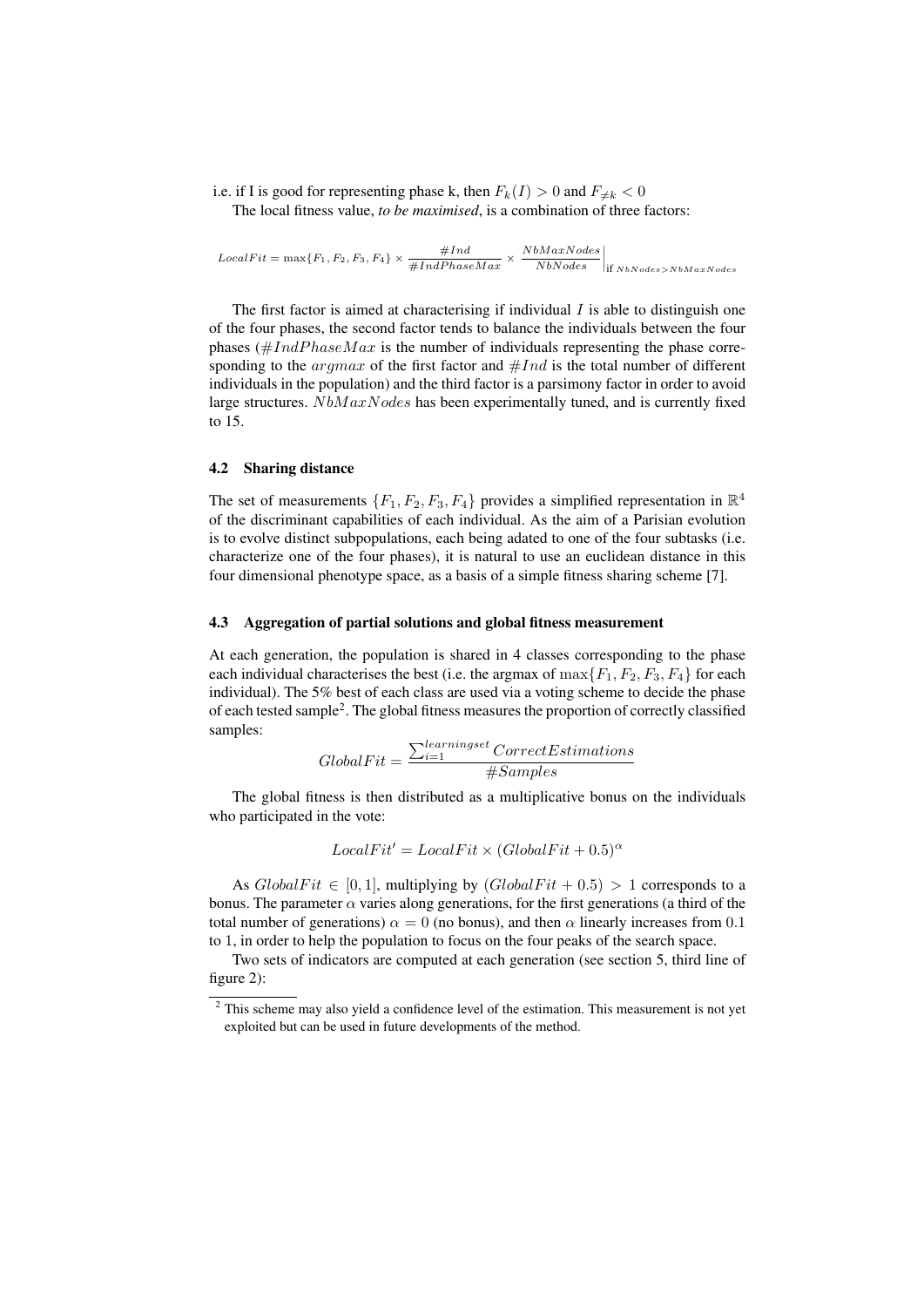- the sizes of each class, that show if each phase is equally characterised by the individuals of the population.
- $-$  the discrimination capability of each phase, computed on the 5% best individuals of each class as the minimum of:

$$
\Delta = \max_{i \in [1,2,3,4]} \{F_i\} - \frac{\sum_{k \neq argmax\{F_i\}} \{F_k\}}{3}
$$

# 5 Experimental analysis

Available data have been collected from 16 experiments during 40 days each, yielding 575 valid measurements.<sup>3</sup> The derivatives of  $pH$ ,  $la$ ,  $Km$  and  $Ba$  have been averaged and interpolated (spline interpolation) for some missing days. Logarithms of these quantities are considered.

Table 2. Parameters of the GP methods

|                        | GP                               | <b>Parisian GP</b>                                      |
|------------------------|----------------------------------|---------------------------------------------------------|
| <b>Population size</b> | 1000                             | 1000                                                    |
| Number of generations  | 100                              | 50                                                      |
| <b>Function set</b>    | arithmetic and logical functions | arithmetic functions only                               |
| <b>Sharing</b>         | no sharing                       | $\sigma_{share} = 1$ on the first third of generations, |
|                        |                                  | then linear decrease from 1 to 0.1                      |
|                        |                                  | $\alpha_{share} = 1$ (constant)                         |

The parameters of both GP methods are detailed in table 2. The code has been developed in Matlab, using the GPLAB toolbox[10]. Comparative results of the four considered methods (multilinear regression, Bayesian network, GP and Parisian GP) are displayed in figure 1, and a typical GP run is analysed in figure 2.

The multilinear regression algorithm used for comparison works as follows: the data are modeled as a linear combination of the 4 variables:

$$
\widehat{Phase}(t) = \beta_1 + \beta_2 \frac{\partial pH}{\partial t} + \beta_3 \frac{\partial la}{\partial t} + \beta_4 \frac{\partial Km}{\partial t} + \beta_5 \frac{\partial Ba}{\partial t}
$$

The 5 coefficients  $\{\beta_1, \dots, \beta_5\}$  are estimated using a simple least square scheme.

Experiments show that both GP outperform multilinear regression and Bayesian network approaches in terms of recognition rates. Additionally the analysis of a typical GP run (figure 2) shows that much simpler structures are evolved: The average size of evolved structures is around 30 nodes for the classical GP approach and between 10 an 15 for the Parisian GP.

It has also to be noted in figure 2 that co-evolution is balanced between the four phases, even if the third phase is the most difficult to characterize (this is in accordance with human experts' judgement, for which this phase is also the most ambiguous to characterize).

 $3$  The data samples are relatively balanced except for phase 3, which has a longer duration, thus a larger number of samples: We got 57 representatives of phase 1, 78 of phase 2, 247 of phase 3 and 93 of phase 4.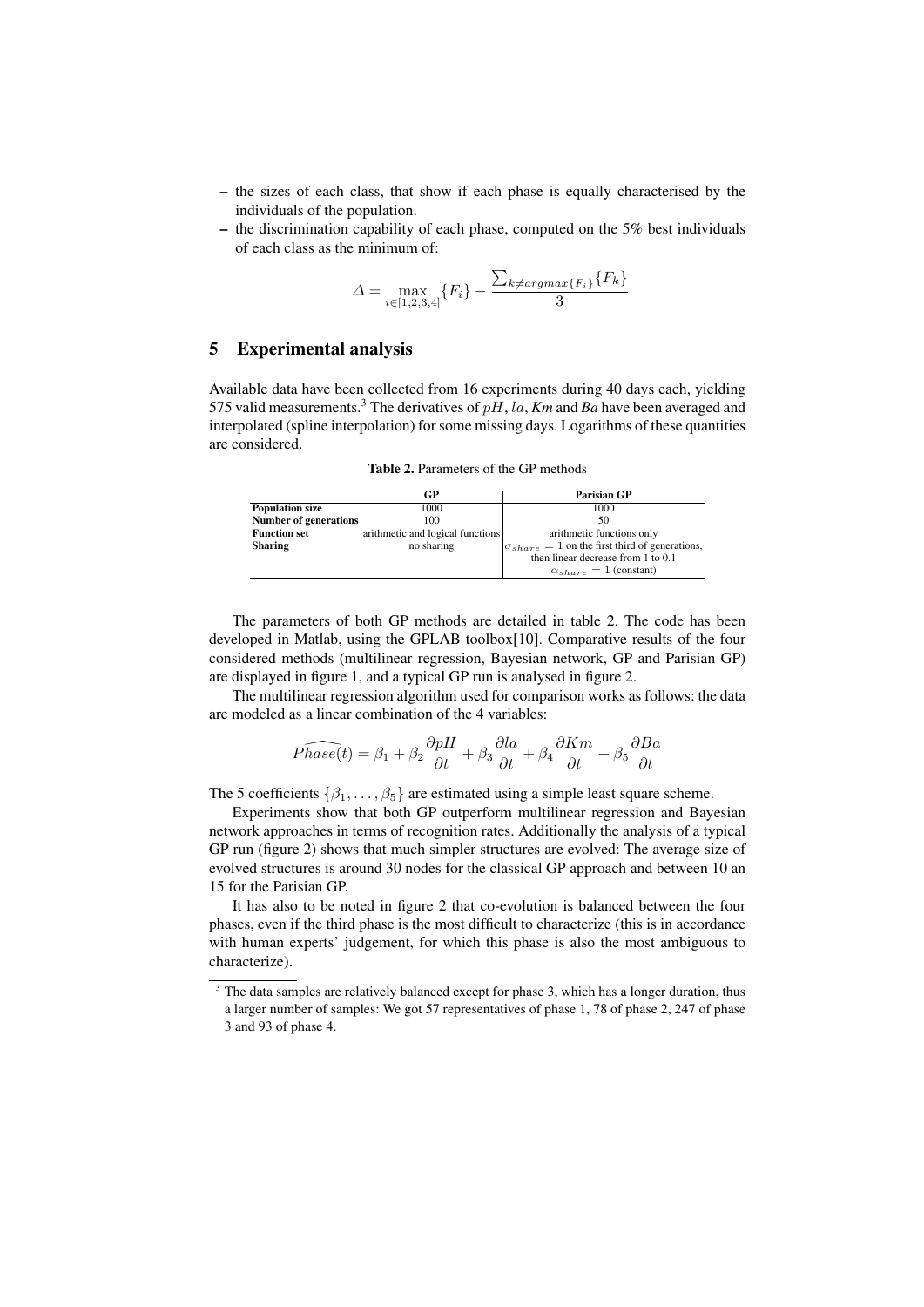

Fig. 1. Average (left) and standard-deviation (right) of recognition percentage on 100 runs for the 4 tested methods, the abscissa represent the size of the test-set

### 6 Conclusion and future work

This work is a first step toward the use of GP to model complex interactions within a cheese ripening industrial chain. Preliminary results presented in this paper show the effectiveness of GP schemes to capture subjective mechanisms related to human expertise. This point is extremely important for the automation of industrial process as well as for the transmission of expert knowledge.

Additionally, the developement of a cooperative-coevolution GP scheme (Parisian evolution) seems very attractive, as it allows to evolve simpler structure during less generations, and yield results that are easier to interpret. There are however some difficulties to overcome in future developments. First, the computation time is almost equivalent between both presented methods (100 generations of a classical GP against 50 generations of a Parisian one), as one "Parisian" generation necessitates more complex operations, all in all). One can expect a more favourable behaviour of the Parisian scheme on more complex issues than the phase prediction problem, as the benefit of splitting the global solutions into smaller components may be higher and may yield computational shortcuts (see for example [5]). The second difficulty comes from the fact that the Parisian sheme has to be adapted to the problem, it is not obvious for the moment that a convenient sub-problem splitting can be built for other, more complex, prediction problems.

### References

- 1. M. Aldarf, F. Fourcade, A. Amrane and Y. Prigent, Substrate and metabolite diffusion within model medium for soft cheese in relation to growth of Penicillium camembertii. *J. Ind. Microbiol. Biotechnol.*, vol. 33, 685–692, 2006.
- 2. J. Bongard, H. Lipson, Active Coevolutionary Learning of Deterministic Finite Automata, Journal of Machine Learning Research 6, pp 1651-1678, 2005.
- 3. D. Barile, J.D. Coisson, M. Arlorio and M. Rinaldi, Identification of production area of Ossolano Italian cheese with chemometric complex aproach, *Food Control*, Volume 17, Issue 3, March 2006, Pages 197-206.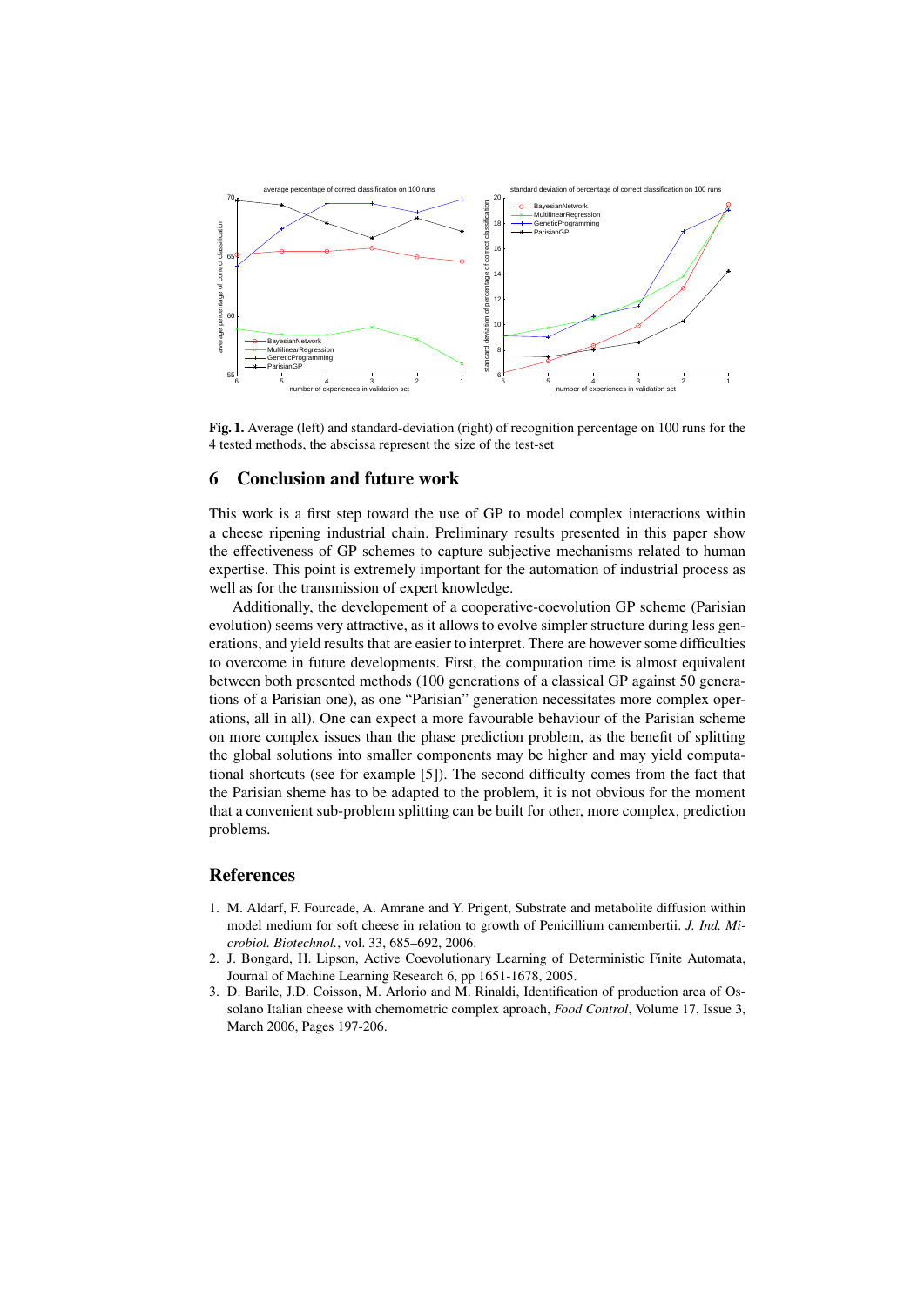- 4. C. Baudrit, P-H. Wuillemin, M. Sicard, and N. Perrot, A Dynamic Bayesian Metwork to represent a ripening process of a solf mould cheese. *submitted*.
- 5. P. Collet, E. Lutton, F. Raynal and M. Schoenauer, Polar IFS + Parisian Genetic Programming = Efficient IFS Inverse Problem Solving, *In Genetic Programming and Evolvable Machines Journal*, Volume 1, Issue 4, pp. 339-361, October, 2000.
- 6. L. Davis, Adapting Operators Probabilities in Genetic Algorithms. 3rd ICGA conference, 1989, Morgan-Kaufmann pp 61-69.
- 7. K. Deb and D. E. Goldberg, An investigation of niche and species formation in genetic function optimization, in *Proceedings of the third Conference on Genetic Algorithms*, pages 42–50, 1989.
- 8. D. I. Ellis, D. Broadhurst and R. Goodacre, Rapid and quantitative detection of the microbial spoilage of beef by Fourier transform infrared spectroscopy and machine learning, *Analytica Chimica Acta*, Volume 514, Issue 2, 1 July 2004, Pages 193-201.
- 9. A. Gripon, Mould-ripened cheeses. In *Cheese: Chemistry, Physics and Microbiology*, 2, 111- 136, 1993 (Ed. PF Fox). London, United Kingdom: Chapman & Hall.
- 10. S. Silva, GPLAB A Genetic Programming Toolbox for MATLAB, http://gplab.sourceforge.net/.
- 11. I. Ioannou, G. Mauris, G. Trystram, and N. Perrot, Back-propagation of imprecision in a cheese ripening fuzzy model based on human sensory evaluations. *Fuzzy Sets And Systems*, vol. 157, 1179–1187, 2006.
- 12. I. Ioannou, N. Perrot, C. Curt, G. Mauris, and G. Trystram, Development of a control system using the fuzzy set theory applied to a browning process - a fuzzy symbolic approach for the measurement of product browning: development of a diagnosis model - part I. *Journal Of Food Engineering*, vol. 64, 497–506, 2004.
- 13. I. Ioannou, N. Perrot, G. Mauris, and G. Trystram, Development of a control system using the fuzzy set theory applied to a browning process - towards a control system of the browning process combining a diagnosis model and a decision model - part II. *J. .Food Eng.*, (64), 507-514, 2004.
- 14. S. A. Jimenez-Marquez, J. Thibault, and C. Lacroix, Prediction of moisture in cheese of commercial production using neural networks. *Int. Dairy J.*, vol. 15, 1156–1174, 2005.
- 15. M. N. Leclercq-Perlat, D. Picque, H. Riahi, and G. Corrieu, Microbiological and Biochemical Aspects of Camembert-type Cheeses Depend on Atmospheric Composition in the Ripening Chamber. *J. Dairy Sci*, (89), pp. 3260-3273, 2006.
- 16. M. N. Leclercq-Perlat, F. Buono, D. Lambert, E. Latrille, H. E. Spinnler, and G. Corrieu, Controlled production of Camembert-type cheeses. Part I: Microbiological and physicochemical evolutions. *J. Dairy Res.*, (71), pp. 346-354, 2004.
- 17. H. X. Ni and S. Gunasekaran, Food quality prediction with neural networks. *Food Technology*, vol. 52, 60–65, 1998.
- 18. G. Ochoa, E. Lutton and E. Burke, Cooperative Royal Road Functions, *In Evolution Artificielle*, Tours, France, October 29-31, 2007.
- 19. B. Pinaud, C. Baudrit, M. Sicard, P-H. Wuillemin, and N. Perrot, Validation et enrichissement interactifs d'un apprentissage automatique des paramètres d'un réseau bayésien dynamique appliqué aux procédés alimentaires, *Journées Francophone sur les Réseaux Bayésiens*, Lyon, France (2008).
- 20. M. H. Riahi, I. C. Trelea, M. N. Leclercq-Perlat, D. Picque and G. Corrieu, Model for changes in weight and dry matter during the ripening of a smear soft cheese under controlled temperature and relative humidity. *International Dairy Journal*, 17, 946–953, 2007.
- 21. C.D. Tarantilis and C.T. Kiranoudis, Operational research and food logistics, *Journal of Food Engineering*, Volume 70, Issue 3, October 2005, Pages 253-255.